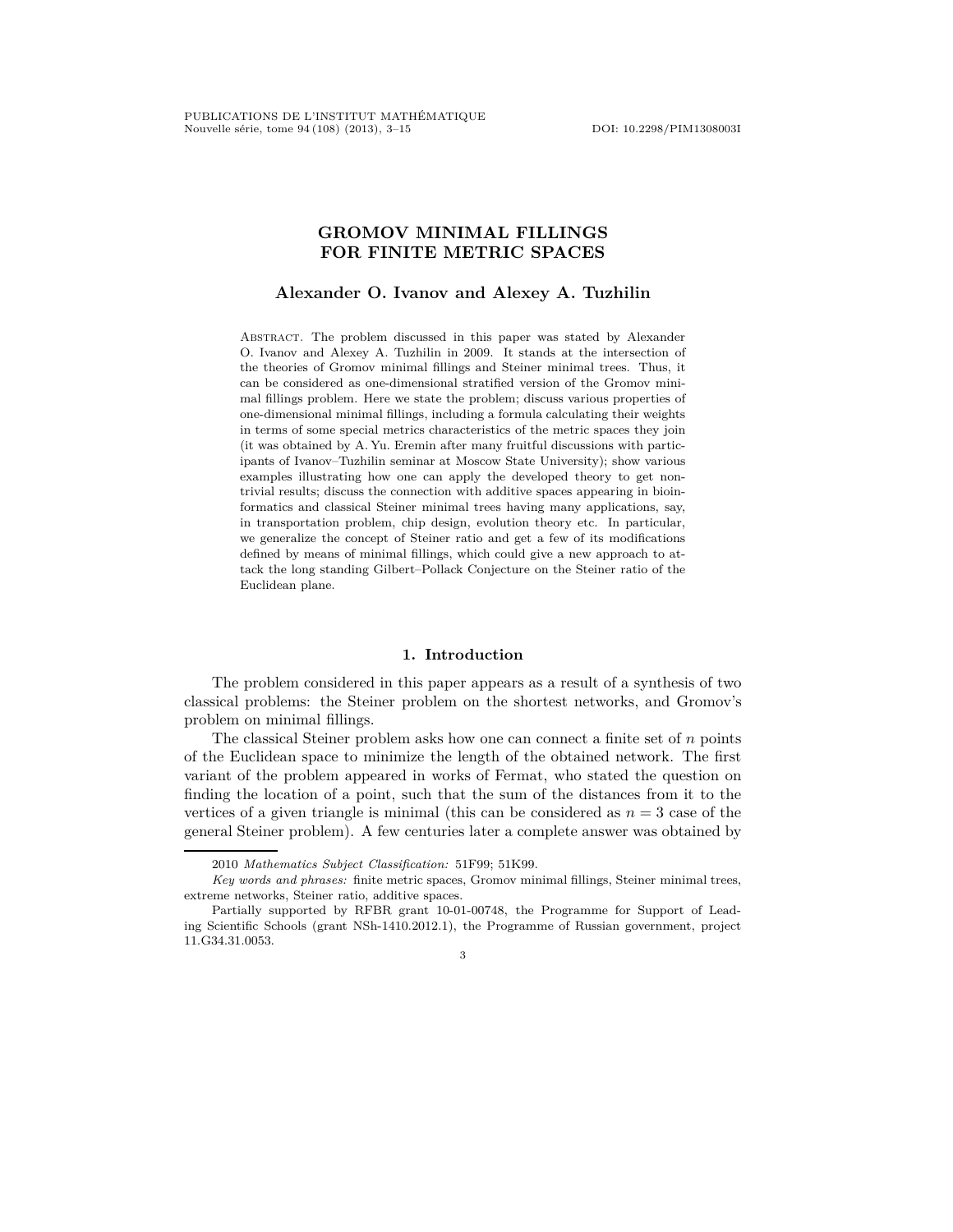#### 4 IVANOV AND TUZHILIN

Torricelli, Simpson, etc., see details in  $[2]$  $[2]$  $[2]$ . The next important case  $n = 4$  appeared in Gauss' letters to Schumacher, where they discussed how to construct the shortest road network joining famous German cities Hamburg, Bremen, Hannover and Braunschweig. In 1934 Jarnik and Kössler [**[3](#page-11-1)**] stated the general problem which is now known as Classical Steiner Problem (the priority misunderstanding appeared due to popular book of Courant and Robbins "What is Mathematics?" [**[4](#page-11-2)**], where Fermat problem is referred as Steiner problem, and the Jarnik and Kössler problem is called just a generalization of the Steiner problem). As it concerns Steiner, he worked with another generalization of the Fermat problem: to find a point in the space such that the sum of the distances from it to the given ones is minimal.

Let us mention that the classical Steiner problem has numerous generalizations. First, one can change the ambient space, say, to a normed space, a Riemannian manifold, or some more general metric space, e.g., space of words; another possibility is to change the length functional to some other one, say, energy functional, or general Lagrangian-type functional (see a review in [**[2](#page-11-0)**]). Another surge of interest in Steiner problem is related with Gilbert–Pollack Conjecture [**[1](#page-11-3)**] on the Steiner ratio of the Euclidean plane. Numerous attempts to prove it have failed. The best known attempt belongs to Du and Hwang [**[5](#page-11-4)**], but it turns out that their reasoning contains serious gaps, see [**[6,](#page-11-5) [2,](#page-11-0) [7,](#page-11-6) [8,](#page-11-7) [9,](#page-11-8) [10](#page-11-9)**]. Ideas of Du and Hwang were advertised in the stage of announcing publications [**[14](#page-11-10)**] that has led to popularization of the wrong construction. Several papers appeared (for example, [**[15,](#page-11-11) [16](#page-11-12)**]) where the ideas of Du and Hwang were adopted to the case under consideration, and, as a result, some unfounded conclusions got the status of theorems. Notice that the validity of Gilbert–Pollack conjecture itself seems undoubted, therefore attempts to prove it appear again and again. In particular, numerous authors, including the authors of the present paper, have tried to improve the construction of Du and Hwang, but without succes. It might make sense to search for a completely different approach to the problem. The minimal fillings discussed in the present paper could be a base for such an approach.

The concept of a minimal filling appeared in papers of Gromov [**[17](#page-11-13)**]. Let *M* be a manifold endowed with a distance function *ρ*. Consider all possible films *W* spanning *M*, i.e., compact manifolds with the boundary *M*. Consider on *W* a distance function *d* non-decreasing the distances between the points in *M*. Such a metric space  $W = (W, d)$  is called a *filling* of the metric space  $\mathcal{M} = (M, \rho)$ . The Gromov Problem consists in calculating the infimum of the volumes of the fillings and describing the spaces  $\mathcal W$  where this infimum is achieved (such spaces are called *minimal fillings*).

An interest in minimal fillings is inspired, first of all, by the fact that many classical geometrical inequalities such as the Bezikovich one or the Pu one can be stated in terms of the fillings (see [**[19](#page-12-0)**] and the dissertation of Ivanov [**[20](#page-12-1)**]). Notice also that minimal fillings possess numerous applications in dynamic systems theory, asymptotic geometry, mathematical physics, etc.

In the scope of the Steiner problem, it is natural to consider *M* as a finite metric space. Then the possible fillings are metric spaces having the structure of one-dimensional stratified manifolds which can be considered as graphs whose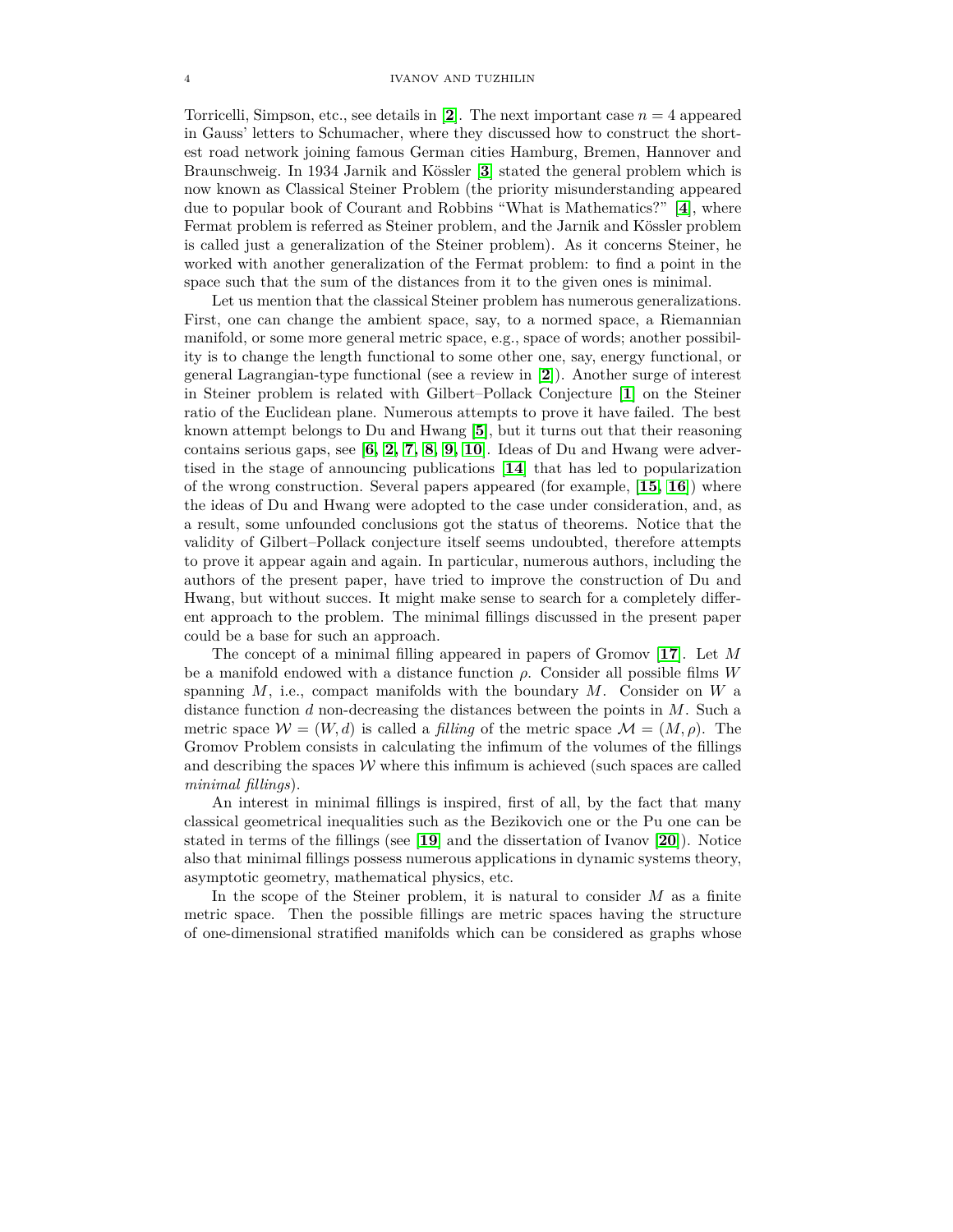edges have nonnegative weights. This leads to the following particular case of the generalized Gromov problem.

Let *M* be an arbitrary finite set, and  $G = (V, E)$  be a connected graph. We say, that *G joins M*, if  $M \subset V$ . Now, let  $\mathcal{M} = (M, \rho)$  be a finite metric space,  $G = (V, E)$  be a connected graph joining M, and  $\omega: E \to \mathbb{R}_+$  is a mapping into nonnegative numbers, which is usually referred to as a *weight function* and which generates the *weighted graph*  $G = (G, \omega)$ . The function  $\omega$  generates on V the pseudometric  $d_{\omega}$  (some distances can be zero), namely, the distance between the vertices of the graph  $G$  is defined as the least possible weight of the paths in  $G$  joining these vertices. If for any two points *p* and *q* from *M* the inequality  $\rho(p,q) \leq d_{\omega}(p,q)$ holds, then the weighted graph  $\mathcal G$  is called a *filing* of the space  $\mathcal M$ , and the graph *G* is referred to as the *type* of this filing. The value  $mf(M) = inf(\omega(G))$ , where the infimum is taken over all the filings  $\mathcal G$  of the space  $\mathcal M$  is called the *weight of minimal filling*, and each filling G such that  $\omega(G) = \text{mf}(\mathcal{M})$  is called a *minimal filling*.

A weighted graph  $G$  can be considered as a one-dimensional stratified manifold. Notice that stratified manifolds have appeared naturally in geometric problems; see for example [**[21,](#page-12-2) [22,](#page-12-3) [24](#page-12-4)**], and in such applications as quantum physics [**[25,](#page-12-5) [23](#page-12-6)**].

### **2. Preliminaries**

In the present paragraph we discuss a few more optimization problems closely related with minimal fillings.

Let  $\mathcal{X} = (X, d)$  be a metric space and  $G = (V, E)$  an arbitrary connected graph. Any mapping  $\Gamma: V \to X$  is called a *network in* X *parameterized by the graph*  $G = (V, E)$ , or a *network of the type G*. The *vertices* and *edges* of the network  $\Gamma$  are the restrictions of the mapping  $\Gamma$  onto the vertices and edges of the graph *G*, respectively. The *length of the edge*  $\Gamma: vw \to X$  is the value  $d(\Gamma(v), \Gamma(w)),$ and the *length*  $d(\Gamma)$  *of the network*  $\Gamma$  is the sum of lengths of all its edges.

In what follows we shall consider various boundary value problems for graphs. To do that, we fix some subsets  $\partial G$  of the vertices sets V of our graphs  $G = (V, E)$ , and we call such *∂G* the *boundaries*. We always suppose that in each graph under consideration a boundary, possibly, an empty one, is chosen. The *boundary ∂*Γ *of a network*  $\Gamma$  is the restriction of  $\Gamma$  onto  $\partial G$ . If  $M \subset X$  is finite and  $M \subset \Gamma(V)$ , then we say that the network Γ *joins* or *connects the set M*. The vertices of graphs and networks which are not boundary ones are called *interior* vertices.

The value  $\text{smt}(M) = \inf \{ d(\Gamma) \mid \Gamma \text{ is a network joining } M \}$  is called the *length of shortest network for M*. Notice that the network Γ which joins *M* and satisfies  $d(\Gamma) = \text{smt}(M)$  may not exist, see [[6](#page-11-5)] and [[27](#page-12-7)] for nontrivial examples. If such a network exists, it is called a *shortest network joining M*, or *for M*. One variant of the Steiner problem is to describe the shortest networks joining finite subsets of metric spaces.<sup>[1](#page-2-0)</sup>

Now let us define minimal parametric networks in a metric space  $\mathcal{X} = (X, d)$ . Let  $G = (V, E)$  be a connected graph with some boundary  $\partial G$ , and let  $\varphi: \partial G \to X$ 

<span id="page-2-0"></span><sup>1</sup>The denotation smt is an acronym for "Steiner Minimal Tree" which is a synonym for the shortest network whose edges are nondegenerate and, thus, it must be a tree.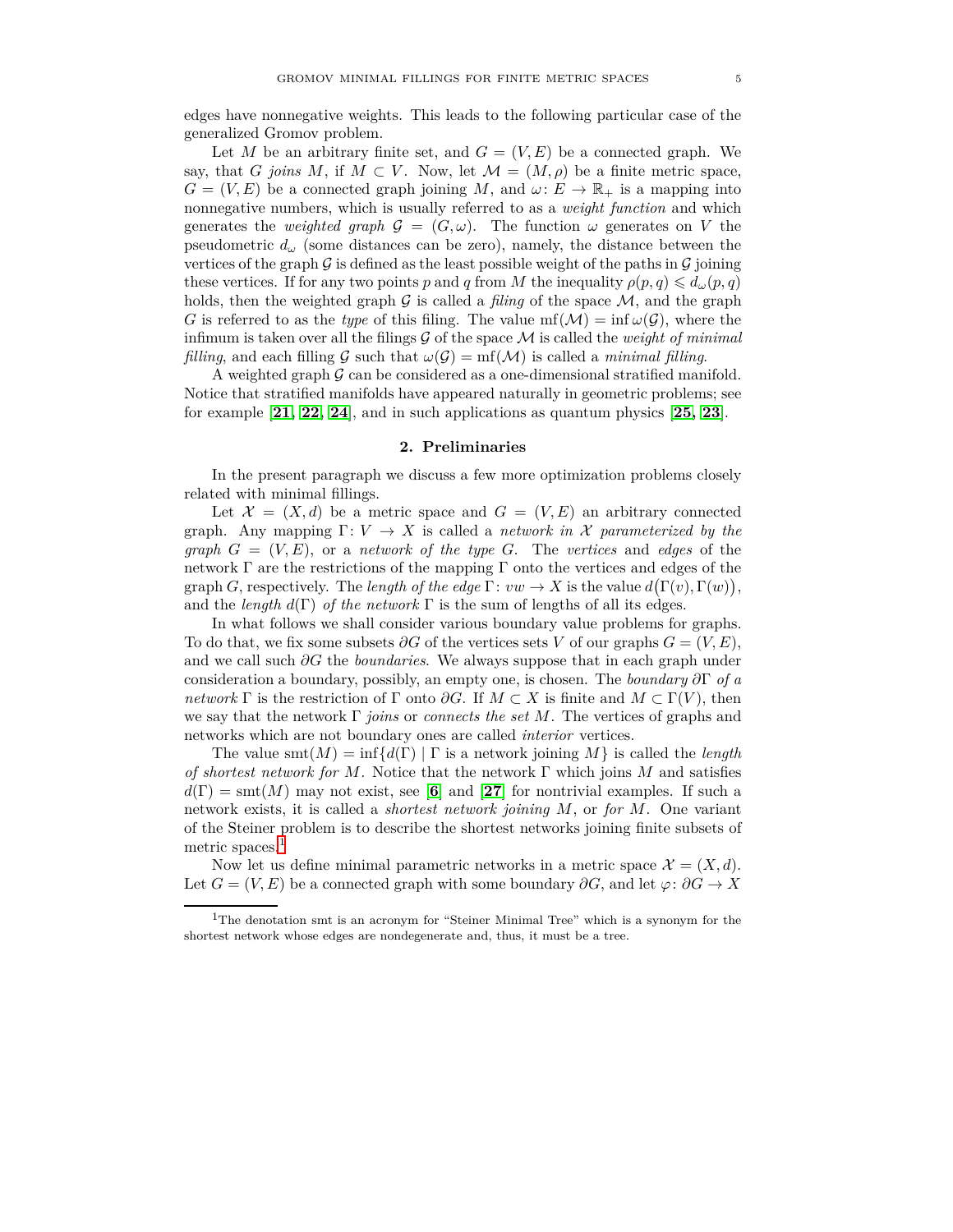be a mapping. By  $[G, \varphi]$  we denote the set of all networks  $\Gamma: V \to X$  of the type *G* such that  $\partial \Gamma = \varphi$ . We put  $\text{mpn}(G, \varphi) = \inf_{\Gamma \in [G, \varphi]} d(\Gamma)$  and we call this value the *length of minimal parametric network*. If there exists a network  $\Gamma \in [G, \varphi]$  such that  $d(\Gamma) = \text{mpn}(G, \varphi)$ , then  $\Gamma$  is called a *minimal parametric network of the type G* with the boundary  $\varphi$ .

PROPOSITION 2.1. Let  $\mathcal{X} = (X, d)$  be an arbitrary metric space and M be a *finite subset of X. Then*  $smt(M) = \inf \{mpn(G, \varphi) \mid \varphi(\partial G) = M\}$ *.* 

Thus, the problem of calculating the length of the shortest network is reduced to investigation of minimal parametric networks.

Let  $\mathcal{M} = (M, \rho)$  be a finite metric space and  $G = (V, E)$  an arbitrary connected graph joining *M*. In this case we always assume that the boundary of such *G* is fixed and equal to *M*. By  $\Omega(\mathcal{M}, G)$  we denote the set of all weight functions  $\omega: E \to \mathbb{R}$  such that  $(G, \omega)$  is a filling of the space M. We put mpf( $\mathcal{M}, G$ ) =  $\inf_{\omega \in \Omega(M,G)} \omega(G)$  and we call this value the *weight of minimal parametric filling of the type G for the space* M. If there exists a weight function  $\omega \in \Omega(M, G)$  such that  $\omega(G) = \text{mpf}(\mathcal{M}, G)$ , then  $(G, \omega)$  is called a *minimal parametric filling of the type G for the space* M.

PROPOSITION 2.2. Let  $\mathcal{M} = (M, \rho)$  be a finite metric space. Then  $mf(\mathcal{M}) =$  $\inf \{ \mathrm{mpf}(\mathcal{M}, G) \}.$ 

It is not difficult to show that to investigate shortest networks and minimal fillings one can restrict the consideration to trees such that all their vertices of degree 1 and 2 belong to their boundaries. *In what follows, we always assume that this condition holds, providing the opposite is not declared*.

To be more precise, we recall the following definition. We say that a tree is a *binary* one if the degrees of its vertices can be 1 or 3 only, and the boundary consists just of all vertices of degree 1. Then each finite metric space has a binary minimal filling (possibly, with some degenerate edges), and a nondegenerate minimal filling (whose type is a tree and all whose vertices of degree 1 and 2 belong to its boundary in accordance with the above agreement).

## **3. Minimal realization**

In this section we show that the problem on minimal filling can be reduced to the Steiner problem in special metric spaces and for special boundaries.

Consider a finite set  $M = \{p_1, \ldots, p_n\}$ , and let  $\mathcal{M} = (M, \rho)$  be a metric space. We put  $\rho_{ij} = \rho(p_i, p_j)$ . By  $\ell_{\infty}^n$  we denote the *n*-dimensional arithmetic space with the norm  $\|(v^1,\ldots,v^n)\|_{\infty} = \max\{|v^1|,\ldots,|v^n|\}$ , and by  $\rho_{\infty}$  the metric on  $\ell_{\infty}^{n}$  generated by  $\|\cdot\|_{\infty}$ , i.e.,  $\rho_{\infty}(v, w) = \|w - v\|_{\infty}$ . Let us define a mapping  $\varphi_{\mathcal{M}}: M \to \ell_{\infty}^n$  by the formula  $\varphi_{\mathcal{M}}(p_i) = \bar{p}_i = (\rho_{i1}, \ldots, \rho_{in}).$ 

PROPOSITION 3.1. *The mapping*  $\varphi_M$  *is an isometry with its image.* 

The mapping  $\varphi_{\mathcal{M}}$  is called the *Kuratowski isometry*.

Let  $\mathcal{G} = (G, \omega)$  be a filling of a space  $\mathcal{M} = (M, \rho)$ , where  $G = (V, E)$ , and  $d_{\omega}$ be the pseudometric on *V* generated by the weight function  $\omega$ . Denote by  $E_M$  the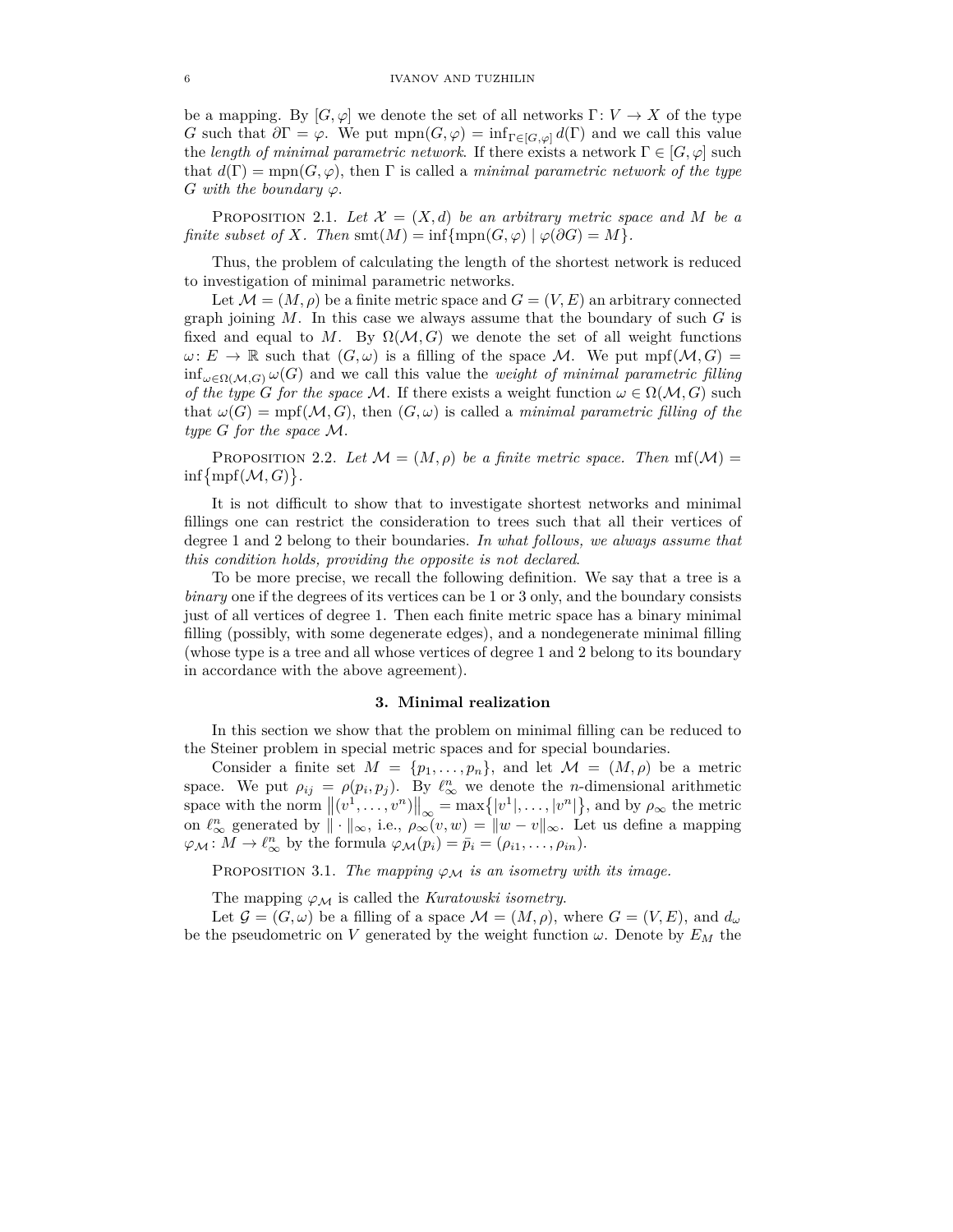edges set of the complete graph on *M* and put  $\overline{G} = (V, \overline{E} = E \cup E_M)$ . Let  $\overline{\omega}$  be the weight function on *E* coinciding with metric  $\rho$  on  $E_M$  and with  $\omega$  on  $E \setminus E_M$ . Recall that  $d_{\bar{\omega}}$  denotes the pseudometric on *V* generated by  $\bar{\omega}$ .

We define the network  $\Gamma_{\mathcal{G}}: V \to \ell_{\infty}^n$  of the type *G* as follows:  $\Gamma_{\mathcal{G}}(v) =$  $(d_{\bar{\omega}}(v, p_1), \ldots, d_{\bar{\omega}}(v, p_n))$ . This network is called the *Kuratowski network for the filling* G.

PROPOSITION 3.2. *We have*  $\partial \Gamma_{\mathcal{G}} = \varphi_{\mathcal{M}}$ .

For any network  $\Gamma$  in a metric space  $(X, d)$  by  $\omega_{\mathcal{G}}$ *amma* we denote the *weight function on G induced by the network*  $\Gamma$ , i.e.,  $\omega_{\mathcal{G}} \text{amma}(vw) = d(\Gamma(v), \Gamma(w)).$ 

<span id="page-4-0"></span>COROLLARY 3.1. Let  $\mathcal{G} = (G, \omega)$  be a minimal parametric filling of a metric *space*  $(M, \rho)$  *and*  $\Gamma = \Gamma_G$  *be the corresponding Kuratowski network. Then*  $\omega =$ *ω*G*amma.*

Let  $\Gamma$  be a network in a metric space  $\mathcal{X}$ , let *G* be its parameterizing graph, and  $\mathcal{H} = (H, \omega)$  be a weighted graph. We say that  $\Gamma$  *and*  $\mathcal{H}$  *are isometric*, if there exists an isomorphism of the weighted graphs  $\mathcal{H}$  and  $\mathcal{G} = (G, \omega_{\mathcal{G}}\text{}\text{ amma}).$ 

Corollary [3.1](#page-4-0) and the existence of minimal parametric and shortest networks in a finite-dimensional normed space [**[26](#page-12-8)**] imply the following result.

COROLLARY 3.2. Let  $M = (M, \rho)$  be a metric space consisting of *n* points, *and*  $\varphi_M : M \to \ell_{\infty}^n$  *be the Kuratowski isometry. For any graph G joining M there exists a minimal parametric filling of the type G of the space* M*. Each minimal parametric filling of the type G of the space* M *is isometric to the corresponding Kuratowski network, which is, in this case, a minimal parametric network of the type G* with the boundary  $\varphi_M$ . Conversely, each minimal parametric network of *the type G* on  $\varphi_{\mathcal{M}}(M)$  *is isometric to some minimal parametric filling of the type G of the space* M*.*

COROLLARY 3.3. Let  $\mathcal{M} = (M, \rho)$  be a metric space consisting of *n* points, and  $\varphi_M: M \to \ell_{\infty}^n$  be the Kuratowski isometry. Then there exists a minimal filling G *for* M*, and the corresponding Kuratowski network* Γ<sup>G</sup> *is a shortest network in the space*  $\ell_{\infty}^n$  *joining the set*  $\varphi_{\mathcal{M}}(M)$ *. Conversely, each shortest network on*  $\varphi_{\mathcal{M}}(M)$  *is isometric to some minimal filling of the space* M*.*

## **4. Minimal Parametric Fillings and Linear Programming**

Let  $\mathcal{M} = (M, \rho)$  be a finite metric space joined by a (connected) graph  $G =$  $(V, E)$ . As above, by  $\Omega(M, G)$  we denote the set consisting of all the weight functions  $\omega: E \to \mathbb{R}_+$  such that  $\mathcal{G} = (G, \omega)$  is a filling of the space M, and by  $\Omega_m(\mathcal{M}, G)$ we denote its subset consisting of the weight functions such that  $\mathcal G$  is a minimal parametric filling of the space  $\mathcal{M}$ .

<span id="page-4-1"></span>PROPOSITION 4.1. *The set*  $\Omega(M, G)$  *is closed and convex in the linear space*  $\mathbb{R}^E$  *of all the functions on E, and*  $\Omega_m(\mathcal{M}, G) \subset \Omega(\mathcal{M}, G)$  *is a nonempty convex compact.*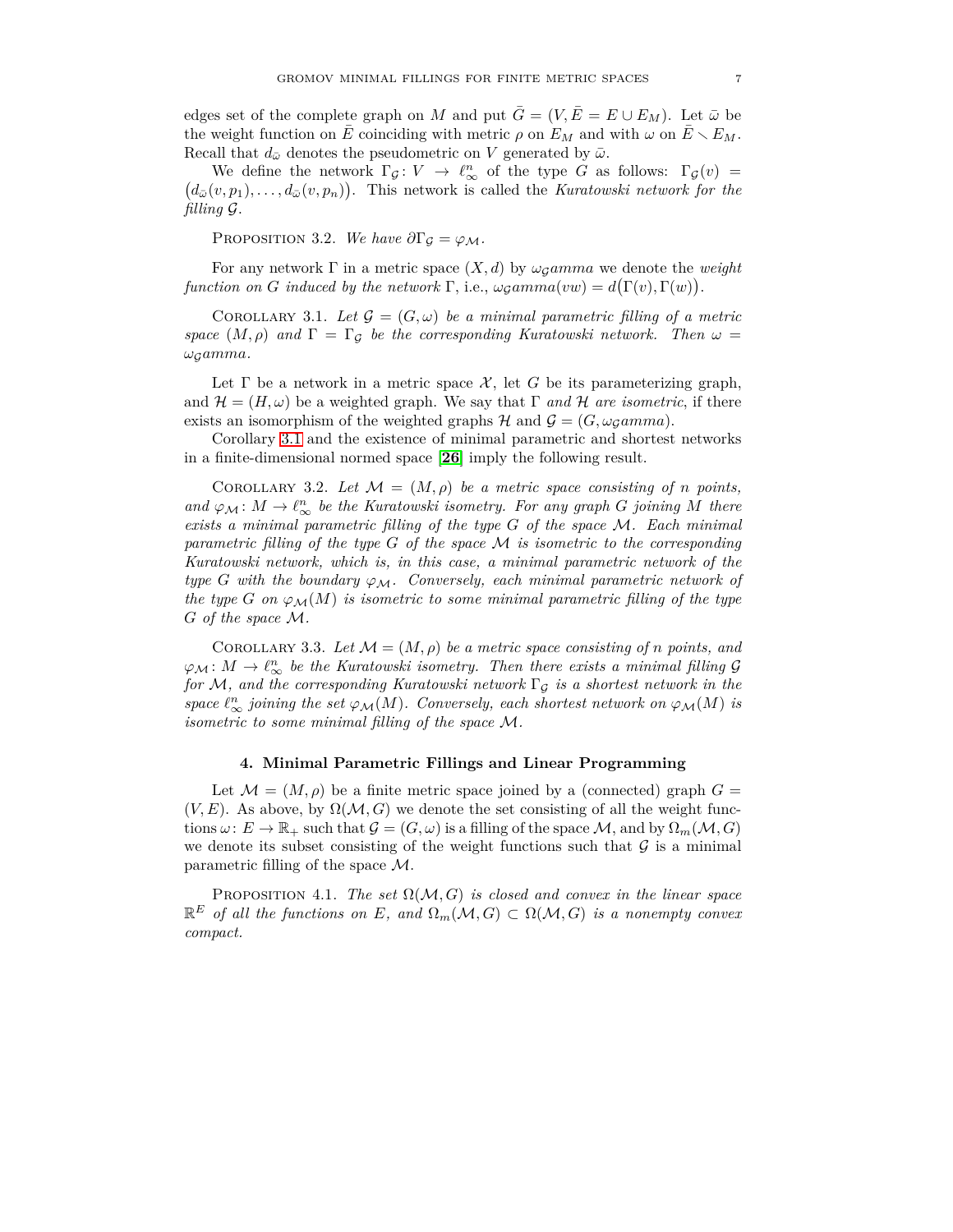REMARK [4.1](#page-4-1). The proof of Proposition 4.1 shows that the problem of searching for a minimal parametric filling of a metric space can be reduced to a linear programming.

#### **5. Generalized Fillings and Formula for the Weight of Minimal Filling**

In this section we give a review of the recent results obtained by our group, see [**[11](#page-11-14)**] and [**[12](#page-11-15)**].

**5.1. Generalized fillings.** Investigating the fillings of metric spaces, it turns out to be convenient to expand the class of weighted trees under consideration permitting arbitrary weights of the edges (not only nonnegative). The corresponding objects are called *generalized fillings*, *minimal generalized fillings* and *minimal parametric generalized fillings*. Their weights for a metric space M and a tree *G* are denoted by  $\mathrm{mf}_{-}(\mathcal{M})$  and  $\mathrm{mpf}_{-}(\mathcal{M}, G)$ , respectively.

For any finite metric space  $\mathcal{M} = (M, \rho)$  and a tree G joining M, the next evident inequality is valid: mpf<sub>−</sub>( $\mathcal{M}, G$ )  $\leq$  mpf( $\mathcal{M}, G$ ). And it is not difficult to construct an example, when this inequality becomes strict. However, for minimal generalized fillings the following result holds, see [**[11](#page-11-14)**].

Theorem 5.1 (A. Ivanov, Z. Ovsyannikov, N. Strelkova, A. Tuzhilin). *The set of all minimal generalized fillings of an arbitrary finite metric space* M *contains its minimal filling, i.e.i generalized minimal filling with nonnegative weight function. Hence,* mf<sub>−</sub>( $\mathcal{M}$ ) = mf( $\mathcal{M}$ ).

**5.2. Multitours and the true formula for the weight of minimal filling.** Let  $\mathcal{M} = (M, \rho)$  be a finite metric space, and G be a tree joining M. Choose an arbitrary embedding *G*′ of the tree *G* into the plane. Consider a walk around the tree *G*′ . We draw the points of *M* consecutive with respect to this walk as a consecutive points of the circle  $S^1$ . Notice that each vertex  $p$  from  $M$  appears deg  $p$ times. For each vertex  $p \in M$  of degree more than 1, we choose just one arbitrary point from the corresponding points of the circle. So, we construct an injection  $\nu: M \to S^1$ . Define a cyclic permutation  $\pi$  as follows:  $\pi(p) = q$ , where  $\nu(q)$ follows after  $\nu(p)$  on the circle  $S^1$ . We say that  $\pi$  *is generated by the embedding G*<sup> $\prime$ </sup> (this procedure is not unique due to different possible choices of *ν*). Each  $\pi$ generated in this manner is called a *tour of M w.r.t. G*. The set of all tours on *M* w.r.t. *G* is denoted by  $\mathcal{O}(M, G)$ . For each tour  $\pi \in \mathcal{O}(M, G)$  we put  $p(\mathcal{M}, G, \pi) = \frac{1}{2} \sum_{x \in M} \rho(x, \pi(x))$  and we call the value by the *half-perimeter of the space* M *w.r.t.* the tour  $\pi$ . The minimal value of  $p(\mathcal{M}, G, \pi)$  over all  $\pi \in \mathcal{O}(M, G)$ for all possible *G* (in fact, over all possible cyclic permutations  $\pi$  on *M*) is called the *half-perimeter of the space* M.

A. Ivanov and A. Tuzhilin proposed the following hypothesis.

<span id="page-5-0"></span>CONJECTURE 5.1. *For an arbitrary metric space*  $\mathcal{M} = (M, \rho)$  *the following formula is valid*  $mf(\mathcal{M}) = \min_G \max_{\pi \in \mathcal{O}(M, G)} p(\mathcal{M}, G, \pi)$ , where minimum is taken *over all binary trees G joining M.*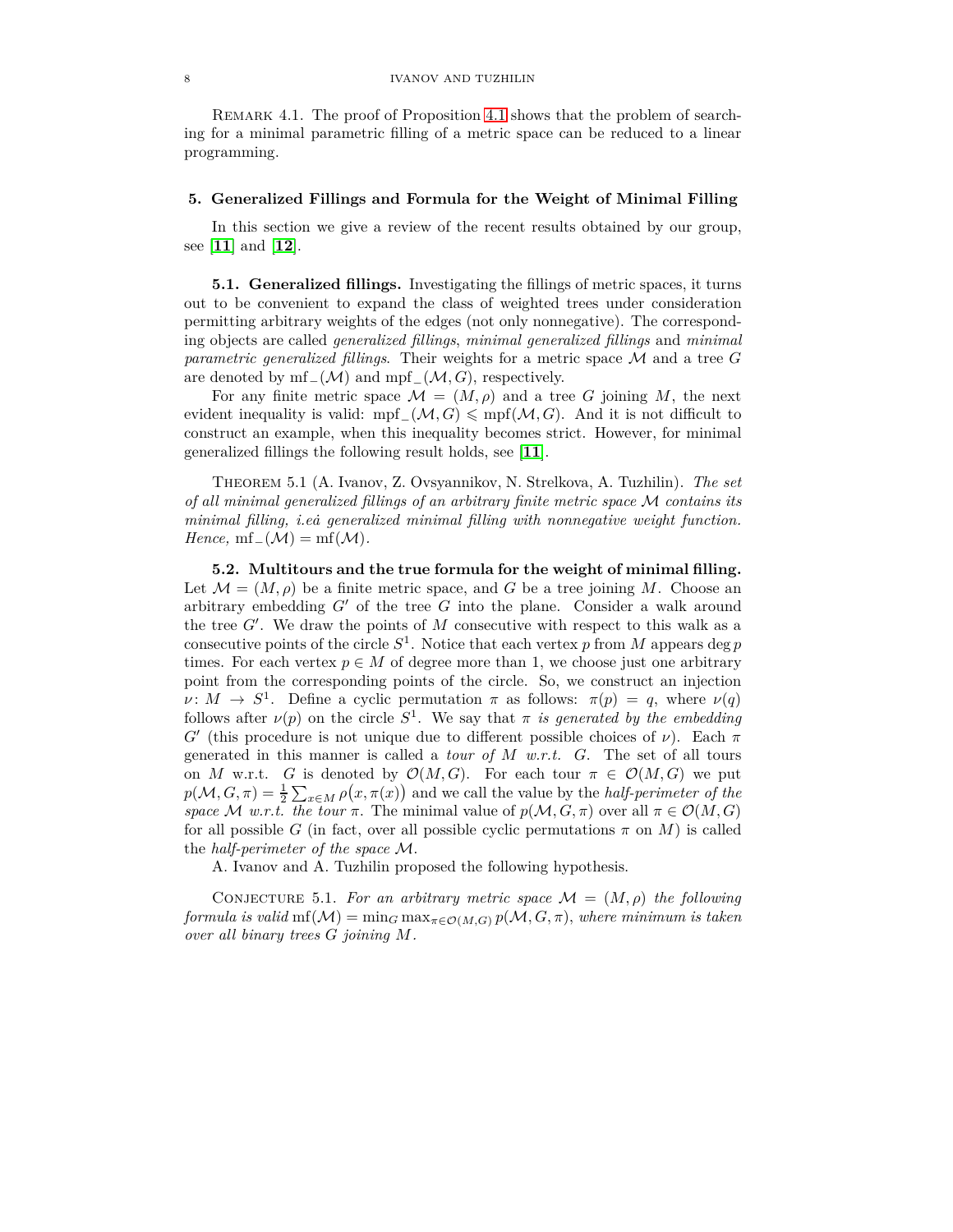Eremin [**[12](#page-11-15)**] constructed a counter-example to the Conjecture [5.1](#page-5-0) and showed that if one changes the concept of tour by the one of multitour, introduced by him, then the Conjecture [5.1](#page-5-0) holds.

To define the multitours, let us consider the graph in which every edge of *G* is taken with the multiplicity  $2k, k \geqslant 1$ . The resulting graph possesses an Euler cycle consisting of *irreducible* boundary paths – the ones which do not contain properly other boundary paths. This Euler cycle generates a bijection  $\pi: X \to X$ , where  $X = \bigcup_{i=1}^{k} M$ , which is called *multitour of M w.r.t. G*. The set of all multitours on *M* w.r.t. *G* is denoted by  $\mathcal{O}_{\mu}(M, G)$ .

Let  $\mathcal{M} = (M, \rho)$  be a finite metric space, and *G* be a tree joining *M*. As in the case of tours, for each multitour  $\pi \in \mathcal{O}_u(M, G)$  we put  $p(\mathcal{M}, G, \pi) =$  $\frac{1}{2k} \sum_{x \in X} \rho(x, \pi(x)).$ 

<span id="page-6-0"></span>THEOREM 5.2 (A. Eremin [[12](#page-11-15)]). For an arbitrary finite metric space  $\mathcal{M} =$  $(M, \rho)$  *and an arbitrary tree G joining M, the weight of minimal parametric generalized filling can be calculated as follows*  $mpf$ <sub>-</sub> $(\mathcal{M}, G)$  =  $max\{p(\mathcal{M}, G, \pi) \mid \pi \in$  $\mathcal{O}_{\mu}(M, G)$ . The weight of minimal filling can be calculated as follows  $\inf(\mathcal{M}) =$  $\text{mf}_{-}(\mathcal{M}) = \min_{G} \max \{p(\mathcal{M}, G, \pi) \mid \pi \in \mathcal{O}_{\mu}(M, G)\},\text{ where the minimum is taken}$ *over all binary trees G joining M.*

## **6. Minimal Fillings for Generic Metric Spaces**

Theorem [5.2](#page-6-0) gives an opportunity to get several interesting corollaries. To formulate one of them, we need to define what is a "generic" metric space. Notice that the set of all metric spaces consisting of *n* points can be naturally identified with a convex cone in  $\mathbb{R}^{n(n-1)/2}$  (it suffices to enumerate the set of all two-elements subsets of these spaces and assign to each such space the vector of the distances between the pairs of points). This representation gives us an opportunity to speak about topological properties of families of metric spaces consisting of a fixed number of points.

We say, that some property holds for a *generic metric space*, if for any *n* this property is valid for an everywhere dense set of *n*-point metric spaces.

The following result can be found in [**[12](#page-11-15)**].

Corollary 6.1 (A. Eremin). *Each general finite metric space has a minimal filling which is a nondegenerate binary tree.*

# **7. Additive Spaces**

The additive spaces are very popular in bioinformatics, playing an important role in evolution theory. Recall that a finite metric space  $\mathcal{M} = (M, \rho)$  is called *additive*, if *M* can be joined by a weighted tree  $\mathcal{G} = (G, \omega)$  such that *ρ* coincides with the restriction of  $d_{\omega}$  onto M. The tree G in this case is called *generating tree* for the space  $\mathcal{M}$ .

Not any metric space is additive. It turns out that an additivity criterion can be stated in terms of well-known 4 *points rule*: for any four points  $p_i$ ,  $p_j$ ,  $p_k$ ,  $p_l$ , the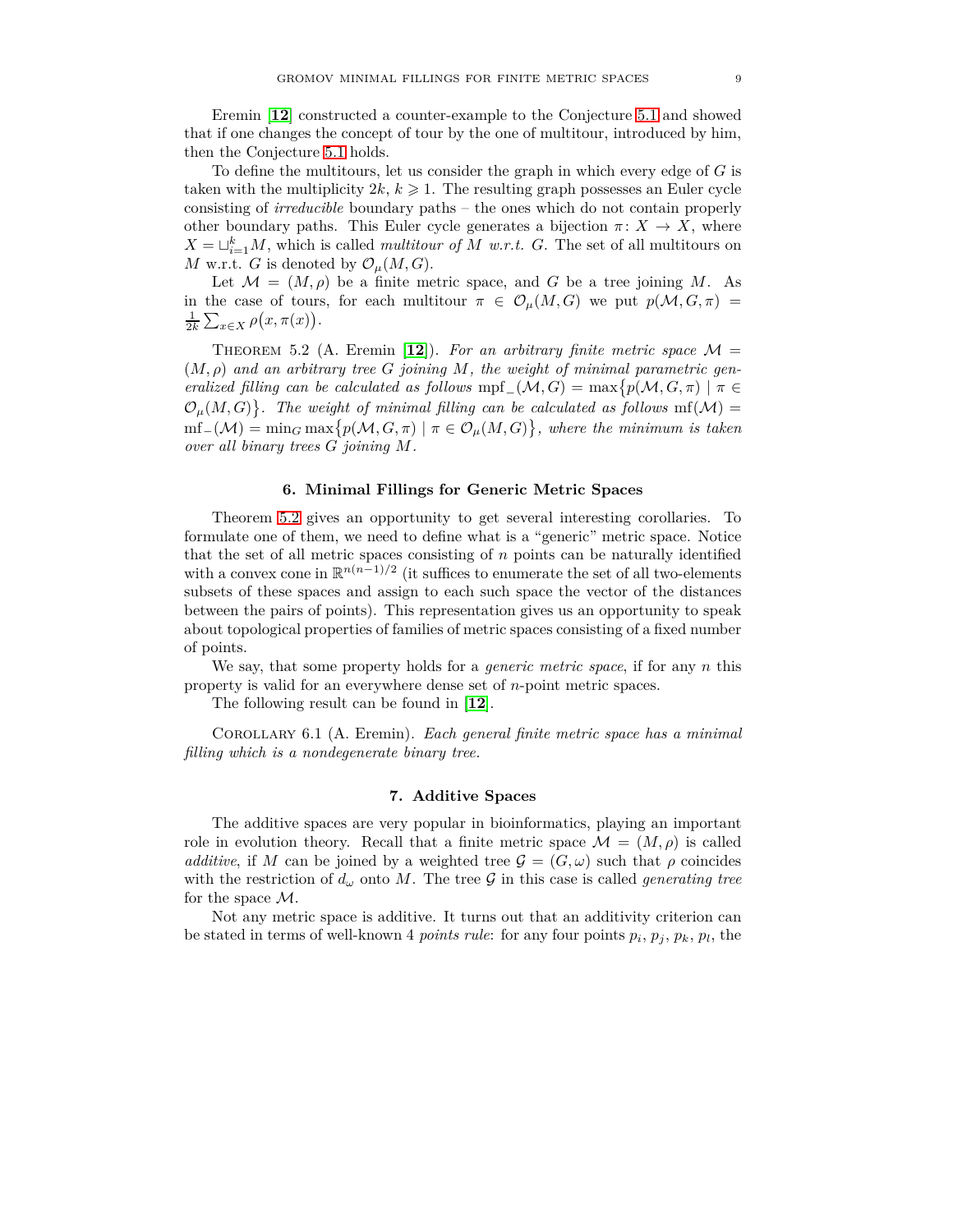values  $\rho(p_i, p_j) + \rho(p_k, p_l)$ ,  $\rho(p_i, p_k) + \rho(p_j, p_l)$ ,  $\rho(p_i, p_l) + \rho(p_j, p_k)$  are the lengths of sides of an isosceles triangle whose base does not exceed its other sides.

Proposition 7.1. [**[29,](#page-12-9) [30,](#page-12-10) [31,](#page-12-11) [32](#page-12-12)**] *A metric space is additive, if and only if it meets the* 4 *points rule. In the class of nondegenerate weighted trees, the generating tree of an additive metric space is unique.*

The next criterion solves completely the minimal filling problem for additive metric spaces.

<span id="page-7-1"></span>Theorem 7.1. *Minimal fillings of an additive metric space are exactly its generating trees.*

The next additivity criterion is obtained by O. Rubleva, a student of mechanical and mathematical faculty of Moscow State University, see [**[33](#page-12-13)**].

<span id="page-7-0"></span>Proposition 7.2 (O. Rubleva). *The weight of a minimal filling of a finite metric space is equal to the half-perimeter of this space, if and only if this space is additive.*

In the scope of Proposition [7.2,](#page-7-0) we conjectured that if there exists a tree joining a metric space such that all the corresponding half-perimeters are equal to each other, then the space is additive. It turns out that it is not true. Z. Ovsyannikov suggested to consider a wider class of spaces, so called pseudo-additive spaces, for which our conjecture becomes true, see [**[13](#page-11-16)**].

A finite metric space  $\mathcal{M} = (M, \rho)$  is said to be *pseudo-additive*, if the metric *ρ* coincides with  $d<sub>ω</sub>$  for a weighted tree  $(G, ω)$  (which is also called *generating*), where the weight function  $\omega$  can take arbitrary (not necessary nonnegative) values. Z. Ovsyannikov shows that these spaces can be described in terms of the so-called weak 4-points rule: for any four points  $p_i$ ,  $p_j$ ,  $p_k$ ,  $p_l$ , the values  $\rho(p_i, p_j) + \rho(p_k, p_l)$ ,  $\rho(p_i, p_k) + \rho(p_j, p_l), \rho(p_i, p_l) + \rho(p_j, p_k)$  are the lengths of sides of an isosceles triangle. The generating tree is also unique in the class of nondegenerate trees. Moreover, the following result is valid, see [**[13](#page-11-16)**].

THEOREM 7.2 (Z. Ovsyannikov). Let  $\mathcal{M} = (M, \rho)$  be a finite metric space. *Then the following statements are equivalent.*

- *There exists a tree G such that M coincides with the set of degree* 1 *vertices of G and all the half-perimeters*  $p(M, G, \pi)$  *of M corresponding to the tours of G are equal to each other.*
- *The space* M *is pseudo-additive.*

*Moreover, the tree G in this case is a generating tree for the space* M*.*

It would be interesting to see what role could play these pseudo-additive spaces in applications.

# **8. Rays of Metric Spaces and Minimal Fillings**

Let  $\mathcal{M} = (M, \rho)$  be a metric space and  $\lambda$  be a positive real number. By  $\lambda \rho$  we denote the function on the pairs of points from *M*, defined as follows: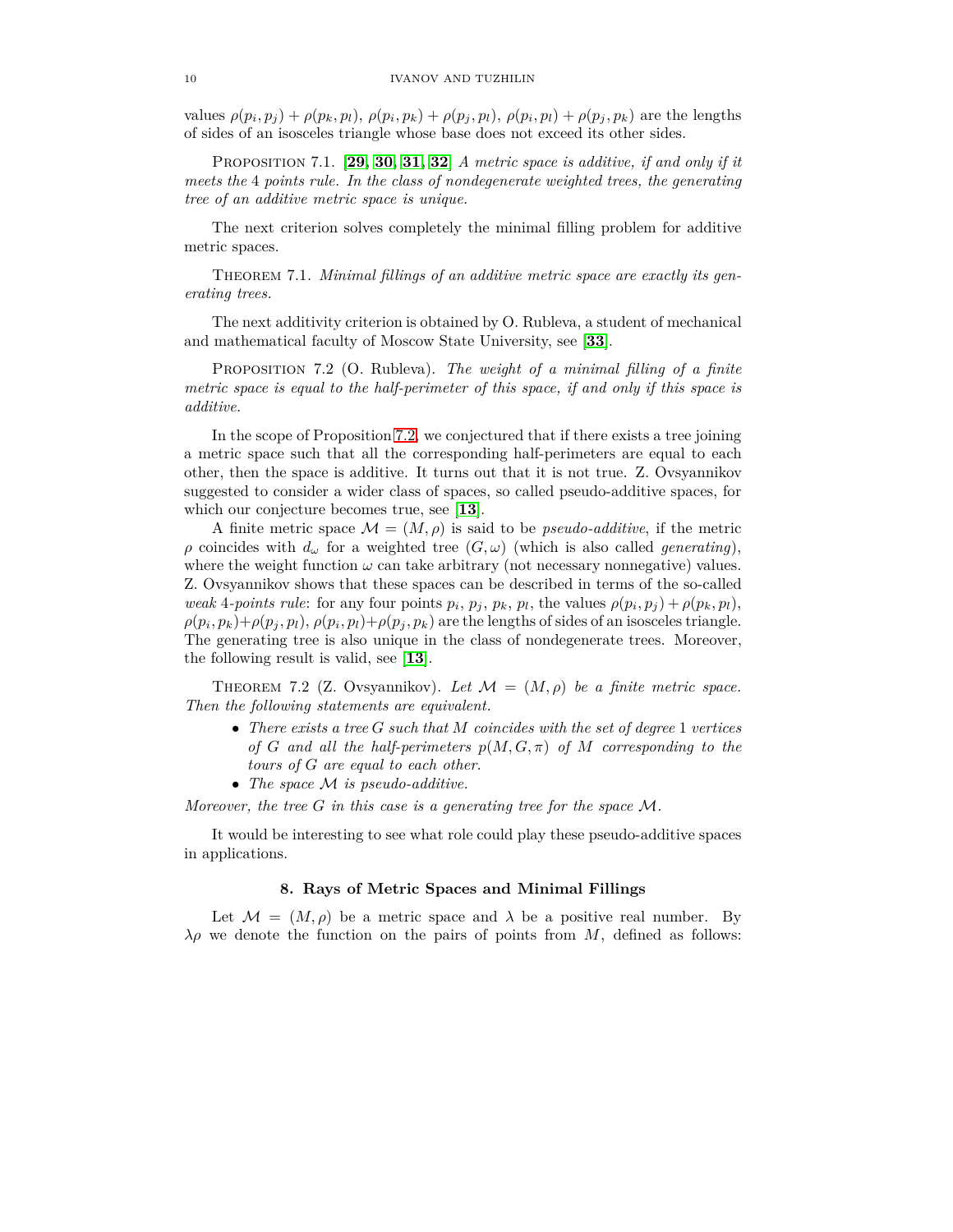$(\lambda \rho)(x, y) = \lambda \rho(x, y)$ . It is clear that  $\lambda \rho$  is a metric for  $\lambda > 0$ , and that  $(G, \omega)$ is a minimal (parametric) filling of the space  $(M, \rho)$ , if and only if  $(G, \lambda \omega)$  is a minimal (parametric) filling of the space  $(M, \lambda \rho)$ . The set of all metric spaces  $(M, \lambda \rho)$ ,  $\lambda > 0$ , we call by an *open multiplicative ray* passing through M.

By  $\rho + a$  we denote the function on the pairs of points from *M* defined as follows:  $(\rho + a)(x, y) = \rho(x, y) + a$ . It is easy to see, that there exists a value  $a_M \leq 0$  such that the function  $\rho + a$  is a metric for  $a > a_M$ , and is not a metric for  $a < a_{\mathcal{M}}$ . The set of all the metric spaces  $\mathcal{M} + a$ ,  $a > a_{\mathcal{M}}$ , we call by an *additive ray with the vertex at*  $\mathcal{M} + a_{\mathcal{M}}$ *, passing through*  $\mathcal{M}$ *.* 

THEOREM 8.1. Let  $\mathcal{G} = (G, \omega)$  be a minimal filling of a metric space  $\mathcal{M} =$  $(M, \rho)$ *, and*  $M$  *coincides with the set of degree* 1 *vertices of the tree*  $G$ *. Let*  $b$  *be the least weight of the boundary edges of*  $G$ *. Then*  $-2b < a_{\mathcal{M}}$ *, and, hence, for any*  $a \ge a_M$ , the function  $\omega_a$  obtained from  $\omega$  by adding  $a/2$  to all the weights *of the boundary edges is nonnegative. Moreover, for any such a, the weighted tree*  $\mathcal{G}_a = (G, \omega_a)$  *is a minimal filling of the space*  $\mathcal{M} + a$ *. In particular, all the spaces of the form*  $(M, \lambda \rho + a)$ ,  $\lambda > 0$ ,  $a > \lambda a_{\mathcal{M}}$ , have the same set of types of minimal *fillings.*

#### **9. Examples of Minimal Fillings**

In this section we give several examples of minimal filling and demonstrate how to use the technique elaborated above.

**9.1. Triangle.** Let  $\mathcal{M} = (M, \rho)$  consist of three points  $p_1$ ,  $p_2$ , and  $p_3$ . Put  $\rho_{ij} = \rho(p_i, p_j)$ . Consider the tree  $G = (V, E)$  with  $V = M \cup \{v\}$  and  $E = \{vp_i\}_{i=1}^3$ . Define the weight function  $\omega$  on *E* by the following formula:  $\omega(e_i) = (\rho_{ij} + \rho_{ik} - \rho_{ik})$  $\rho_{ik}$ )/2*,* where  $\{i, j, k\} = \{1, 2, 3\}$ . Notice that  $d_{\omega}$  restricted onto *M* coincides with *ρ*. Therefore, *M* is an additive space,  $G = (G, ω)$  is a generating tree for *M*, and, due to Theorem [7.1,](#page-7-1)  $\mathcal G$  is a minimal filling of  $\mathcal M$ .

Recall that the value  $(\rho_{ij} + \rho_{ik} - \rho_{jk})/2$  is called by the *Gromov product*  $(p_j, p_k)_{p_i}$ of the points  $p_j$  and  $p_k$  of the space  $\mathcal M$  with respect to the point  $p_i$ , see [[18](#page-11-17)].

**9.2. Regular Simplex.** Let all the distances in the metric space M are the same and are equal to  $d$ , i.e.,  $M$  is a regular simplex. Then the weighted tree  $\mathcal{G} = (G, \omega), G = (V, E),$  with the vertex set  $V = M \cup \{v\}$  and edges  $vm, m \in M$ , of the weight  $d/2$  is generating for M. Therefore, the space M is additive, and, due to Theorem [7.1,](#page-7-1)  $\mathcal G$  is its unique nondegenerate minimal filling. If  $n$  is the number of points in *M*, then the weight of the minimal filling is equal to *dn/*2.

**9.3. Star.** If a minimal filling  $\mathcal{G} = (G, \omega)$  of a space  $\mathcal{M} = (M, \rho)$  is a star whose single interior vertex *v* is joined with each point  $p_i \in M$ ,  $1 \leq i \leq n$ ,  $n \geq 3$ , then the metric space  $\mathcal M$  is additive [[35,](#page-12-14) [36](#page-12-15)]. In this case the weights of edges can be calculated easily. Indeed, put  $e_i = vp_i$ . Since a subspace of an additive space is additive itself, then we can use the results for three-points additive space, see above. So, we have  $\omega(e_i) = (p_j, p_k)_{p_i}$ , where  $p_i, p_j$ , and  $p_k$  are arbitrary distinct boundary vertices, and  $\rho_{ij}$  is the distance between the corresponding points.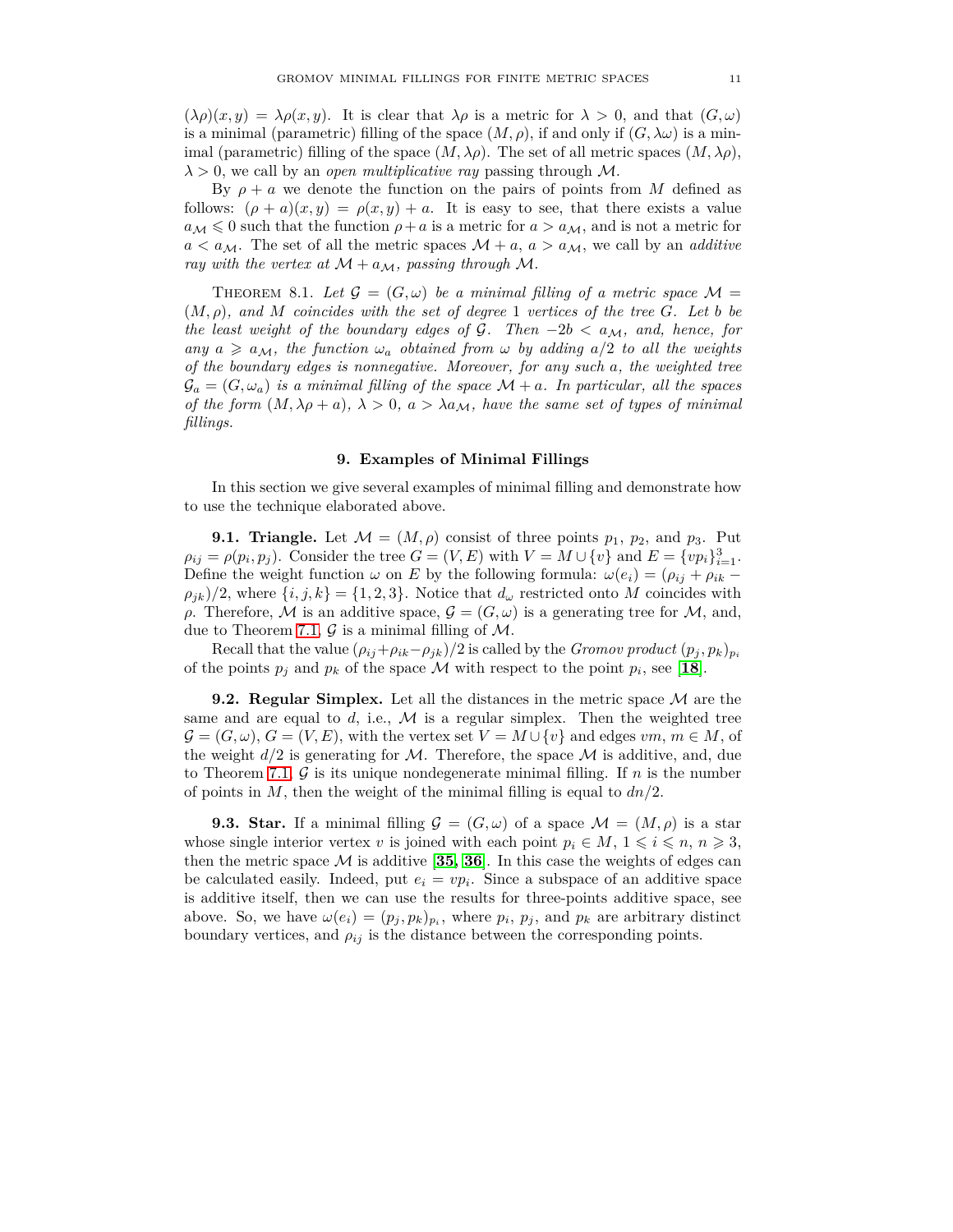**9.4.** Mustaches of Degree more than 2. Let  $G = (V, E)$  be an arbitrary tree, and  $v \in V$  be an interior vertex of degree  $(k+1) \geq 3$  adjacent with k vertices  $w_1, \ldots, w_k$  from  $\partial G$ . Then the set of the vertices  $\{w_1, \ldots, w_k\}$ , and also the set of the edges  $\{vw_1, \ldots, vw_k\}$ , are referred to as *mustaches*. The number *k* is called the *degree*, and the vertex *v* is called the *common vertex of the mustaches*. An edge incident to *v* and not belonging to  $\{vw_1, \ldots, vw_k\}$  is called the *root edge* of the mustaches under consideration.

As shown in [**[35,](#page-12-14) [36](#page-12-15)**], any mustaches of a minimal filling of a metric space forms an additive subspace. If the degree of such mustaches is more than 2, then we can calculate the weights of all the edges containing in the mustaches just in the same way as in the case of a star.

**9.5. Four-Points Spaces.** Here we give a complete description of minimal fillings for four-points spaces.

PROPOSITION 9.1. Let  $M = \{p_1, p_2, p_3, p_4\}$ , and  $\rho$  be an arbitrary metric on *M.* Put  $\rho_{ij} = \rho(p_i, p_j)$ *. Then the weight of a minimal filling*  $\mathcal{G} = (G, \omega)$  *of the space*  $\mathcal{M} = (M, \rho)$  *is given by the following formula* 

1  $\frac{1}{2}$ (min{ $\rho_{12} + \rho_{34}, \rho_{13} + \rho_{24}, \rho_{14} + \rho_{23}$ } + max{ $\rho_{12} + \rho_{34}, \rho_{13} + \rho_{24}, \rho_{14} + \rho_{23}$ }).

*If the minimum in this formula is equal to*  $\rho_{ij} + \rho_{rs}$ , then the type of minimal filling *is the binary tree with the mustaches*  $\{p_i, p_j\}$  *and*  $\{p_r, p_s\}$ *.* 

We apply the obtained result to the vertex set of a planar convex quadrangle.

COROLLARY 9.1. Let *M* be the vertex set of a convex quadrangle  $p_1p_2p_3p_4 \n\subset \mathbb{R}^2$ *and*  $\rho(p_i, p_j) = ||p_i - p_j||$ . The weight of a minimal filling of the space  $(M, \rho)$  is *equal to*  $\frac{1}{2}$  min( $\rho_{12} + \rho_{34}$ ,  $\rho_{14} + \rho_{23}$ ) +  $\frac{1}{2}(\rho_{13} + \rho_{24})$ *. The topology of minimal filling is a binary tree with mustaches corresponding to opposite sides of the less total length.*

#### **10. Ratios**

The Steiner ratio is an important characteristic in the Steiner minimal networks theory. Let *M* be a finite subset of a metric space  $\mathcal X$  consisting of more than one point. Recall that the *Steiner ratio of M* is the ratio of the lengths of the Steiner minimal tree and minimal spanning tree constructed on *M*, i.e., the value  $\operatorname{sr}(M) = \operatorname{smt}(M)/\operatorname{mst}(M)$ . The infimum of the numbers  $\operatorname{sr}(M)$  over all such subsets M of X is called the *Steiner ratio of the space* X and is denoted by  $\text{sr}(\mathcal{X})$ , see [**[1](#page-11-3)**].

Notice that the exact values of the Steiner ratio are known for a very restricted class of spaces (see a review in [**[6](#page-11-5)**], or in [**[2](#page-11-0)**]). Below, we shall define other two ratios based on minimal fillings, which could be more available for calculating, and which could be useful to calculate the Steiner ratio, as we hope.

**10.1. Steiner–Gromov Ratio.** For convenience, the sets consisting of more than a single point are referred to as *nontrivial*. Let  $\mathcal{X} = (X, \rho)$  be an arbitrary metric space, and let  $M \subset X$  be some finite subset. Recall that by  $mst(M,\rho)$ we denote the length of minimal spanning tree of the space  $(M, \rho)$ . Further, for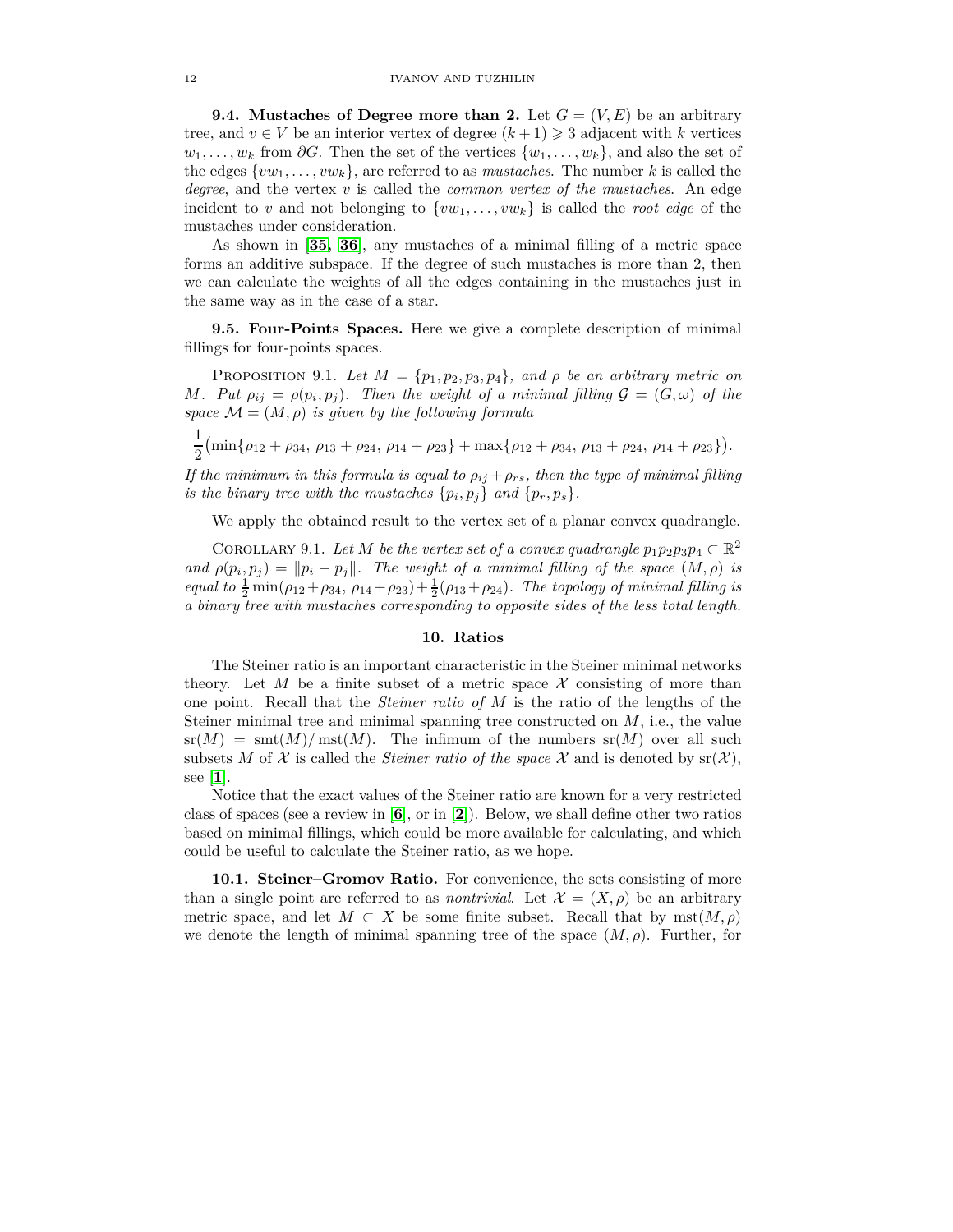nontrivial M, we define the value  $\text{sgr}(M) = \text{mf}(M, \rho)/\text{mst}(M, \rho)$  and call it the *Steiner–Gromov ratio* of the subset *M*. The value inf sgr $(M)$ , where the infimum is taken over all nontrivial finite subsets of  $\mathcal{X}$ , consisting of at most  $n > 1$  vertices is denoted by  $\text{sgr}_n(\mathcal{X})$  and is called the *degree n Steiner–Gromov ratio of the space* X. At last, the value inf  $\text{sgr}_n(\mathcal{X})$ , where the infimum is taken over all positive integers  $n > 1$  is called the *Steiner–Gromov ratio of the space*  $\mathcal X$  and is denoted by  $sgr(\mathcal{X})$ , or by  $sgr(X)$ , if it is clear what particular metric on X is considered. Notice that  $\text{sgr}_n(\mathcal{X})$  is nonincreasing function on *n*. Besides that, it is easy to see that  $\text{sgr}_2(\mathcal{X}) = 1$  for any nontrivial metric space  $\mathcal{X}$ .

PROPOSITION 10.1.  $\text{sgr}_3(\mathcal{X}) = 3/4$ .

Proposition 10.2. *The Steiner–Gromov ratio of an arbitrary metric space is not less than* 1*/*2*. There exist metric spaces whose Steiner–Gromov ratio equals to* 1*/*2*.*

Recently, A. Pakhomova, a student of the Mechanical and Mathematical Department of the Moscow State University, obtained an exact general estimate for the degree *n* Steiner–Gromov ratio, see [**[37](#page-12-16)**].

Proposition 10.3 (A. Pakhomova). *For any metric space* <sup>X</sup> *the estimate*  $sgr_n(\mathcal{X}) \geq n/(2n-2)$  *is valid. Moreover, this estimate is exact, i.e., for any*  $n \geq 3$  *there exists a metric space*  $\mathcal{X}_n$ *, such that*  $\text{sgr}_n(\mathcal{X}_n) = n/(2n-2)$ *.* 

Also recently, Ovsyannikov [**[38](#page-12-17)**] investigated the metric space of all compact subsets of the Euclidean plane endowed with Hausdorff metric.

Proposition 10.4 (Z. Ovsyannikov). *The Steiner ratio and the Steiner–Gromov ratio of the metric space of all compact subsets of the Euclidean plane endowed with Hausdorff metric are equal to* 1*/*2*.*

**10.2. Steiner Subratio.** Let  $\mathcal{X} = (X, \rho)$  be an arbitrary metric space, and  $M \subset \mathcal{X}$  its finite subset. Recall that by  $smf(M,\rho)$  we denote the length of Steiner minimal tree joining *M*. Further, for nontrivial subsets *M*, we define the value  $ssr(M) = \inf(M,\rho)/\text{smt}(M,\rho)$  and call it the *Steiner subratio* of the set M. The value inf ssr $(M)$ , where infimum is taken over all nontrivial finite subsets of X consisting of at most  $n > 1$  points, is denoted by  $s s r_n(\mathcal{X})$  and is called the *degree n Steiner subratio of the space* X. At last, the value inf  $ssr_n(\mathcal{X})$ , where the infimum is taken over all positive integers  $n > 1$ , is called the *Steiner subratio of the space*  $\mathcal X$  and is denoted by ssr( $\mathcal X$ ), or by ssr( $X$ ), if it is clear what particular metric on  $X$ is considered. Notice that  $s s n(\mathcal{X})$  is a nonincreasing function on *n*. Besides that, it is easy to see that  $\text{ssr}_2(\mathcal{X}) = 1$  for any nontrivial metric space X.

PROPOSITION 10.5.  $\text{ssr}_3(\mathbb{R}^n) = \sqrt{3}/2$ .

The next result is obtained by E. Filonenko, a student of the Mechanical and Mathematical department of the Moscow State University, see [**[34](#page-12-18)**].

PROPOSITION 10.6 (E. Filonenko).  $\text{ssr}_4(\mathbb{R}^2) = \sqrt{3}/2$ .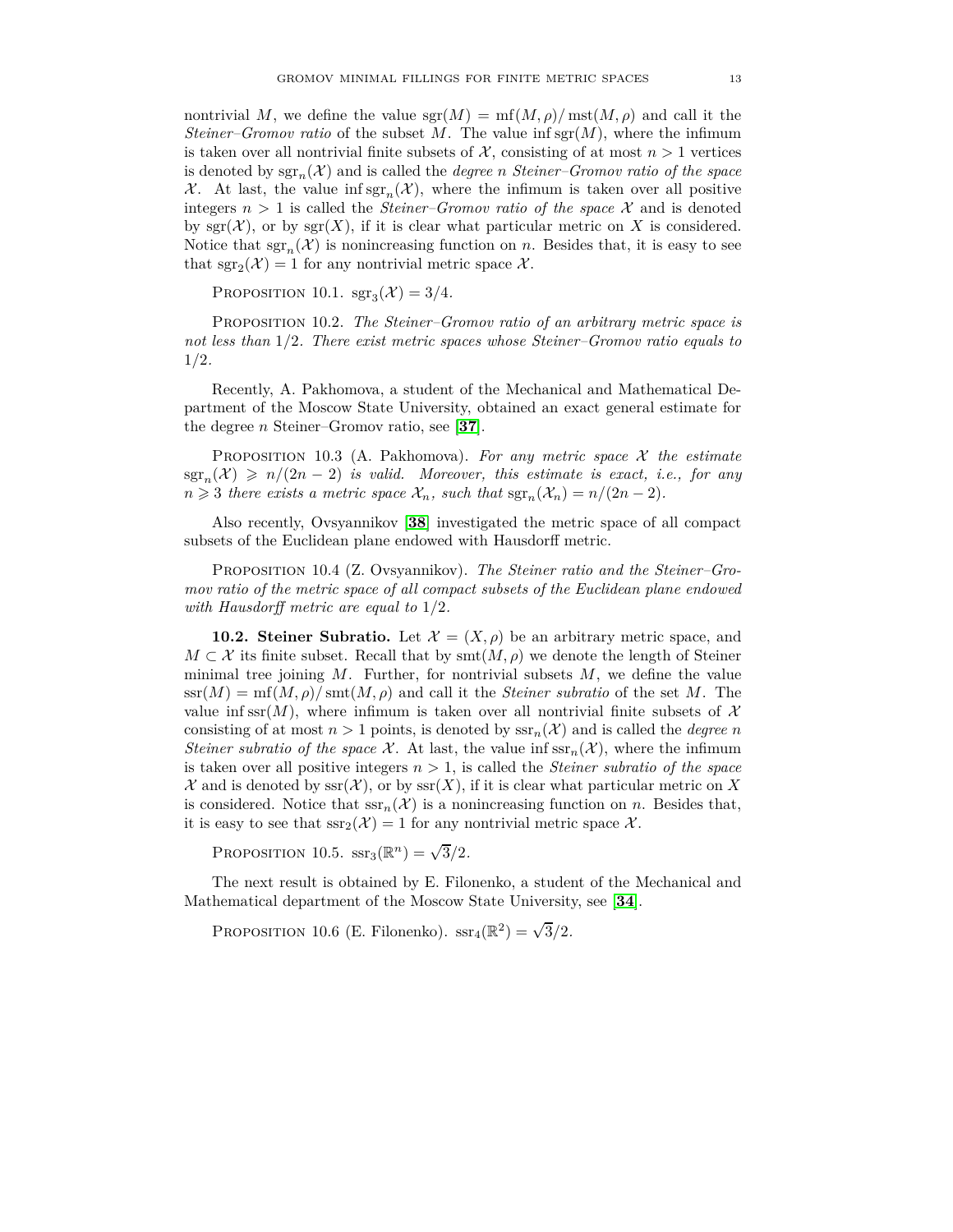Conjecture 10.1. *The Steiner subratio of the Euclidean plane is achieved at the regular triangle and, hence, is equal to*  $\sqrt{3}/2$ *.* 

Recently, A. Pakhomova obtained an exact general estimate for the degree *n* Steiner subratio, see [**[37](#page-12-16)**].

Proposition 10.7 (A. Pakhomova). *For any metric space* <sup>X</sup> *the estimate*  $ssr_n(\mathcal{X}) \geq n/(2n-2)$  *is valid. Moreover, this estimate is exact, i.e., for any*  $n \geq 3$  *there exists a metric space*  $\mathcal{X}_n$  *such that*  $ssr_n(\mathcal{X}_n) = n/(2n-2)$ *.* 

Also recently, Z. Ovsyannikov [**[38](#page-12-17)**] investigated the metric space of all compact subsets of the Euclidean plane endowed with Hausdorff metric.

Proposition 10.8 (Z. Ovsyannikov). *Let* <sup>C</sup> *be the metric space of all compact subsets of the Euclidean plane endowed with Hausdorff metric. Then*  $ssrs(\mathcal{X}) = 3/4$ *and*  $\text{ssr}_4(\mathcal{X}) = 2/3$ *.* 

#### **References**

- <span id="page-11-3"></span><span id="page-11-0"></span>1. E. N. Gilbert, H. O. Pollak, *Steiner minimal trees*, SIAM J. Appl. Math. **16**:1 (1968), 1–29.
- 2. A. O. Ivanov, A. A. Tuzhilin, *Extreme Networks Theory*, IKI, Moscow, Izhevsk, 2003 [in Russian].
- <span id="page-11-1"></span>3. V. Jarnik, M. Kössler, *O minimalnich grafeth obeahujicich n danijch bodu*, Čas. Pěstování Mat. Fys. **63** (1934), 223–235.
- <span id="page-11-4"></span><span id="page-11-2"></span>4. R. Courant, H. Robbins, *What is Mathematics? An Elementary Approach to Ideas and Methods*, Oxford University Press, USA, 1996.
- 5. D. Z. Du, F. K. Hwang, *A proof of Gilbert–Pollak Conjecture on the Steiner ratio*, Algorithmica **7** (1992), 121–135.
- <span id="page-11-5"></span>6. A. O. Ivanov, A. A. Tuzhilin, *Steiner Ratio. The State of the Art*, Mat. Vopr. Kibern. **11** (2002), 27–48.
- <span id="page-11-6"></span>7. P. O. de Wet, *The Euclidean Steiner ratio: some recent results*, Proc. 5th Math. Conf., Malasya, 2009.
- <span id="page-11-8"></span><span id="page-11-7"></span>8. P. O. de Wet, *Geometric Steiner minimal trees*, PhD thesis, 2008.
- 9. N. Innami, B. H. Kim, Y. Mashiko, K. Shiohama, *The Steiner ratio conjecture of Gilbert-Pollak may still be open*, Algorithmica **57**:4 (2010), 869–872.
- <span id="page-11-9"></span>10. A. O. Ivanov, A. A. Tuzhilin, *The Steiner Ratio GilbertŰPollak Conjecture Is Still Open. Clarification Statement*, Algorithmica **62**:1–2 (2012), 630–632.
- <span id="page-11-14"></span>11. A. O. Ivanov, Z. N. Ovsyannikov, N. P. Strelkova, A. A. Tuzhilin *One-dimensional minimal fillings with edges of negative weight*, Vestn. Mosk. Univ., Ser I, Math., Mech. **5** (2012), 3–8 [Moscow Univ. Math. Bull. **67**:5/6, (2012), 189–194].
- <span id="page-11-15"></span>12. A. Yu. Eremin *Formula calculating the weight of minimal filling*, Mat. Sbornik **204**:9 (2013),  $51-\overset{\circ}{U}72$  [Sbornik: Math. (2013), to appear].
- <span id="page-11-16"></span>13. Z. N. Ovsyannikov, *Pseudo-additive metric spaces and minimal fillings*, Vestnik MGU (2013), to appear.
- <span id="page-11-10"></span>14. G. Kolata, *Solution to Old Puzzle: How Short a Shortcut?*, The New York Times, October 30, 1990.
- <span id="page-11-11"></span>15. J. H. Rubinstein, J. F. Weng, *Compression theorems and Steiner ratios of spheres*, J. Comb. Opt. **1** (1997), 67–78.
- <span id="page-11-12"></span>16. D. T. Lee, C. F. Shen, *The Steiner minimal tree problem in the λ-geometry plane*, Lect. Notes Comput. Sci. **1178** (1996), 247–255.
- <span id="page-11-17"></span><span id="page-11-13"></span>17. M. Gromov, *Filling Riemannian manifolds*, J. Diff. Geom. **18**:1 (1983), 1–147.
- 18. M. Gromov, *Hyperbolic groups*; in: S. M. Gersten (ed.), *Essays in Group Theory*, Springer, 1987.